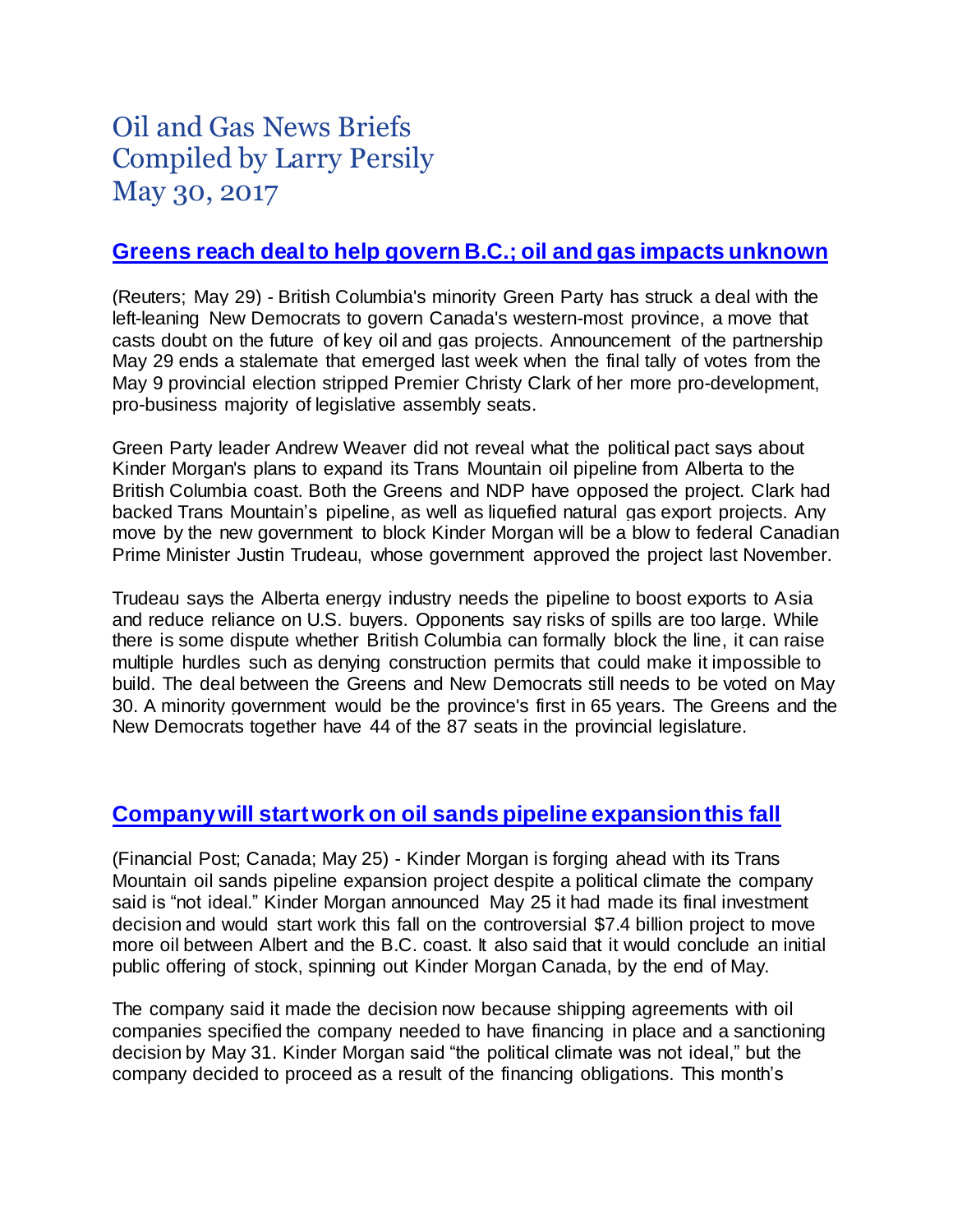provincial elections are likely to give the Green Party a role in a new coalition government in British Columbia, adding uncertainty to resource development projects.

The pipeline expansion is expected to be in service by the end of 2019 and will boost the system's capacity by 590,000 barrels of oil per day. To finance the project, Kinder Morgan had initially sought partners but elected to spin out its Canadian subsidiary through an initial public offering, which will take place in the coming days and is expected to raise \$1.75 billion.

#### **[Russian LNG developer making plans for its second export project](https://www.lngjournal.com/index.php/latest-news-mainmenu-47/item/91665-russian-arctic-lng-project-to-follow-yamal-venture-will-cost-half-as-much-with-platform-design)**

(LNG Journal; May 26) - Planning is continuing for the proposed Arctic LNG-2 project in Siberia to start development after Yamal LNG comes on stream in the Russian Arctic at the end of 2017, with global energy engineering company TechnipFMC likely to play a prominent role. The Arctic LNG-2 venture is led by the Yamal developer, Russian gas producer Novatek, and likely would be located offshore in Ob Bay near the remote Gydan Peninsula in Northwest Siberia, just to the east of the Yamal development.

Technip is one of the contractors on the \$27 billion Yamal LNG project, Russia's second LNG export plant. (The first has operated since 2009 on Sakhalin Island in the Far East). Novatek has said it intends to learn from its work at Yamal and develop the Arctic LNG-2 project at a lower cost. The feed gas would come from the Salmanovskoye field with proved reserves of 13.4 trillion cubic feet, the company said. Yamal LNG is an onshore project; Arctic LNG-2 would be built on floating platforms.

# **[Tanzania gas project faces deepwater production challenges](http://www.oxfordbusinessgroup.com/news/tanzania-pushes-develop-its-natural-gas-industry)**

(Oxford Business Group; London; May 26) - A proposed liquefied natural gas export project in Tanzania is moving forward, though it faces a long timeline and regional competition for investment dollars from Mozambique. Tanzania hopes to reach a hostgovernment agreement with its industry partners, setting out foreign investor obligations and state-owned Tanzania Petroleum Development Corp.'s role by the end of 2018.

While the agreement would be a crucial step toward the LNG project, the complexity of the natural gas development suggests it could take some time to get under way. It will take time to ensure ample feedstock for the LNG plant because of the complexity of producing from the country's gas fields. The bulk of Tanzania's offshore deposits are deepwater, being found at depths of 3,300 to 8,200 feet, beyond a steep drop-off in the continental shelf and more than 60 miles from shore.

Oystein Michelsen, Statoil's country manager for Tanzania, said last winter that a final investment decision was at least five years out, and that construction could take an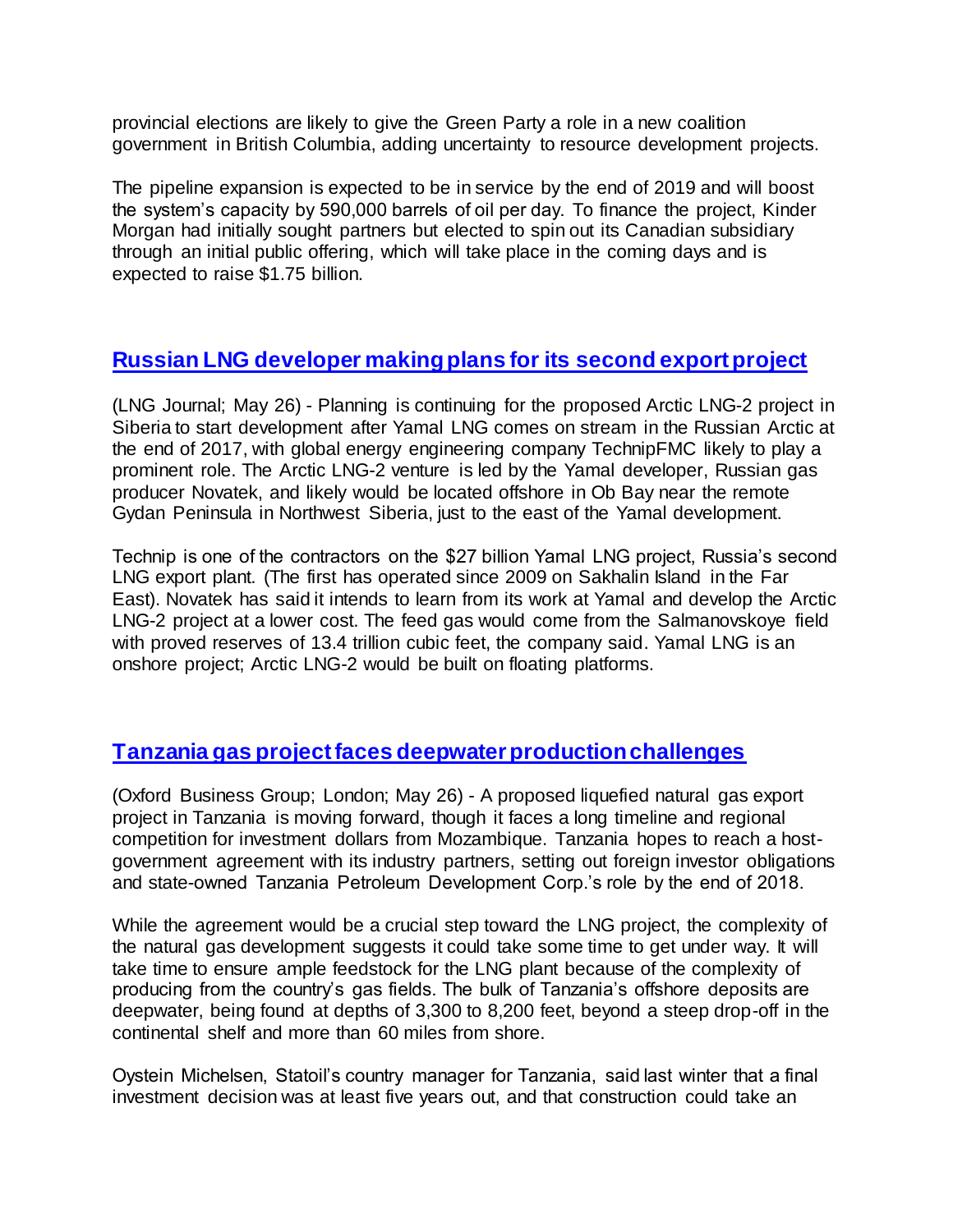additional five years. In addition to Statoil, partners in a Tanzania project could include ExxonMobil, Shell and Singapore's Pavilion Energy. "We are still in the early stages of understanding how to overcome the topography, which involves deep canyon systems at those water depths; it is technically very challenging and will require innovative engineering solutions," said Mark Fraser, managing director of ExxonMobil Tanzania.

#### **[Korea's turn toward cleaner energy will help LNG, but add costs](http://asia.nikkei.com/Business/AC/South-Korea-s-new-energy-plan-puts-pressure-on-KEPCO)**

(Nikkei Asian Review; May 28) – Some 20 wind turbines spin at the Sinchang Wind Power Complex, off the western coast of Jeju, South Korea's popular resort island. The turbines, run by a subsidiary of Korea Electric Power, are part of a project to make the island, which is serving as a test for advanced energy technologies, carbon-free by 2030. It is part of a broader effort by state-owned KEPCO to double its capacity in the renewables sector to 11 percent of the company's generation capacity by 2029.

The government of President Moon Jae-in is setting an even more ambitious target for renewables. It wants 20 percent of the country's electricity to come from green sources by 2030 to reduce South Korea's dependence on nuclear reactors and coal. Moon has already ordered the temporary suspension in June of 10 coal-powered plants that are at least 30 years old before shutting them down completely by the end of his term in 2022. The action is in response to increased air pollution and a search for cleaner energy.

Reduced dependence on nuclear and coal, however, will mean that KEPCO will have to rely more on liquified natural gas to generate power, squeezing profits. "The Moon Jaein government's policy to cut coal-powered generation and increase LNG generation has been weighing on KEPCO's stock price recently because of worries over higher fuel costs," said Shon Ji-woo, an analyst at SK Securities. "Investors are concerned that generation from expensive LNG will increase while that from cheap coal will diminish."

#### **[Indonesia could become net gas importer by 2020](http://www.ibtimes.sg/indonesia-become-lng-net-importer-by-2020-10650)**

(International Business Times; May 29) - Fitch Group's BMI Research said Indonesia is projected to become a net importer of liquefied natural gas by 2020, with an estimated annual import growth rate of 4 percent over the next 10 years. This is amid increasing demand and dwindling output at mature gas fields. The Jakarta Post reported the biggest demand is coming from the power generation sector. Even with more imports to meet local needs, Indonesia would continue with its 40-year history of LNG exports.

With declining gas production and increasing demand from domestic customers, Indonesia exported 3.9 million metric tons of LNG in the first quarter of the year, a drop of 7.5 percent year-on-year and down 15 percent from the five-year average. Indonesia was one of the world's early LNG producers, starting up its first liquefaction plant in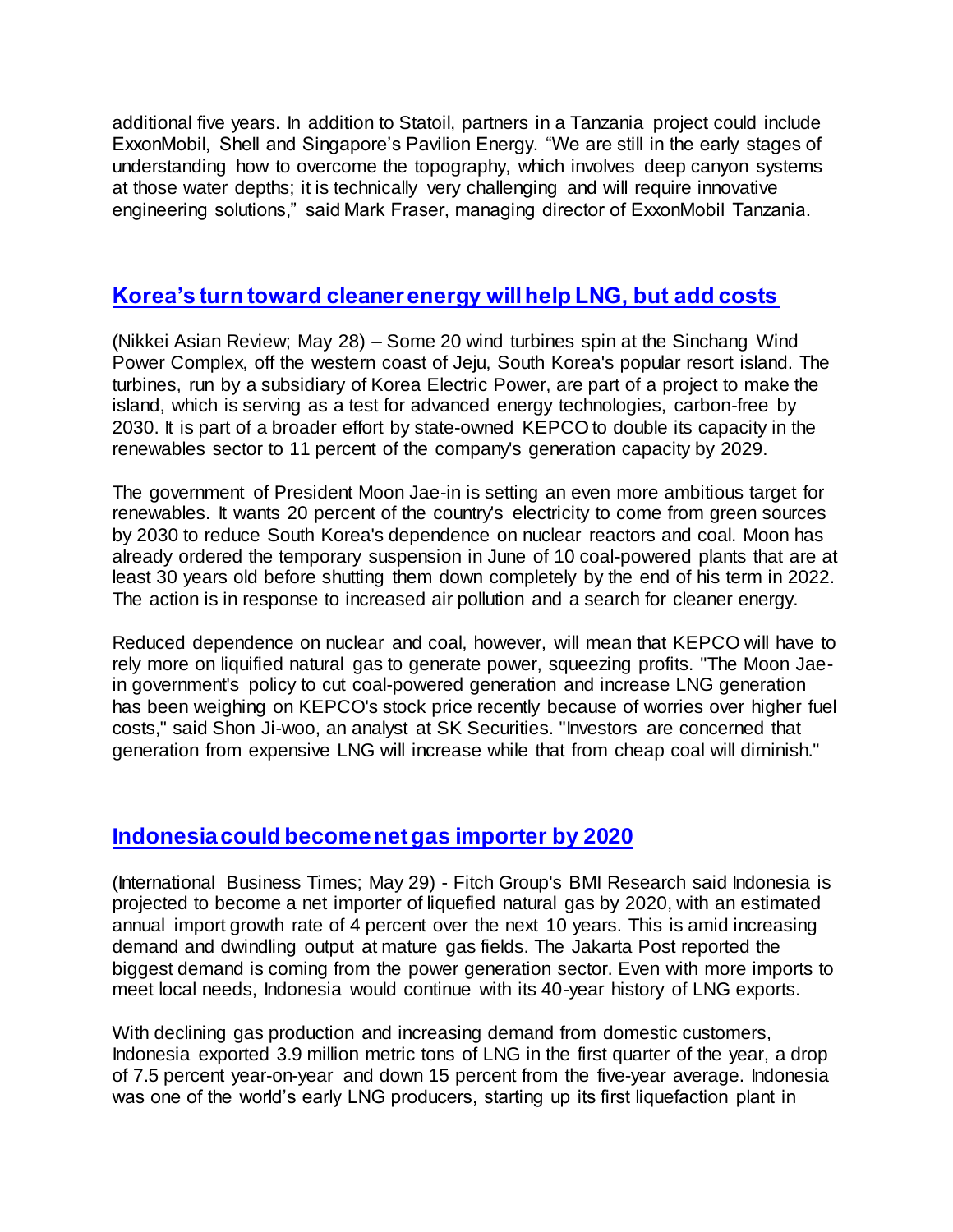1978. Gas production totaled more than 3 trillion cubic feet in 2010, but has declined every year since then, falling several hundred million cubic feet a day by 2016.

Even with reduced output, Indonesia was the fifth-largest LNG exporter in the world in 2015, at 770 billion cubic feet of gas, about 16 million metric tons of LNG.

#### **[LNG could fuel power plants aboard ships for delivery to shore](http://asia.nikkei.com/Business/Companies/Japan-s-Mitsui-OSK-exploring-LNG-power-generation-on-ships)**

(Nikkei Asian Review; May 26) - Mitsui O.S.K. Lines is looking to generate power from liquefied natural gas aboard ships, running the power to shore through undersea cables, a field with little precedent worldwide that could give the Japanese shipping company a leg up on the competition. Tankers would deliver the LNG to power generators on board the ships. Compared with power plants on land, site acquisition and other initial costs can be kept low. The company is considering shopping the idea to emerging countries wary of the high price tag that comes with building power plants.

Mitsui O.S.K. is looking to diversify beyond shipping, a business heavily affected by market conditions. It would take less than 10 years to enter the offshore-powergenerating market, President Junichiro Ikeda said. Japan's three largest maritime transport companies are navigating a historical slump in the market and will merge their containership units in July. Each company is expanding its offshore and energy businesses as part of diversification efforts.

# **[India cancels coal-fired](https://www.eenews.net/climatewire/2017/05/26/stories/1060055184) power projects**

(ClimateWire; May 26) - India has canceled 13.7 gigawatts of proposed coal-fired power plants this month. The country late last year had plans to build more than 300 gigawatts of new coal-fired generating capacity by 2030, but the mood has shifted. Indian's record-low solar tariffs might be pushing the country toward falling solar energy costs. The Indian government also is promoting more natural gas-fueled power generation to reduce the reliance on pollution-producing coal.

The Indian state of Gujarat announced cancellation of a proposed coal power project that would have produced 4 gigawatts. The government noted a shift away from fossil fuels toward renewable energy. Tim Buckley, director of the Institute for Energy Economics and Financial Analysis, said earlier this month that he believes the transformation of the country's electricity sector is underway.

**[Norwegian shipping company orders 6 LNG carriers at \\$1.2 billion](http://af.reuters.com/article/commoditiesNews/idAFL8N1IS3CB?sp=true)**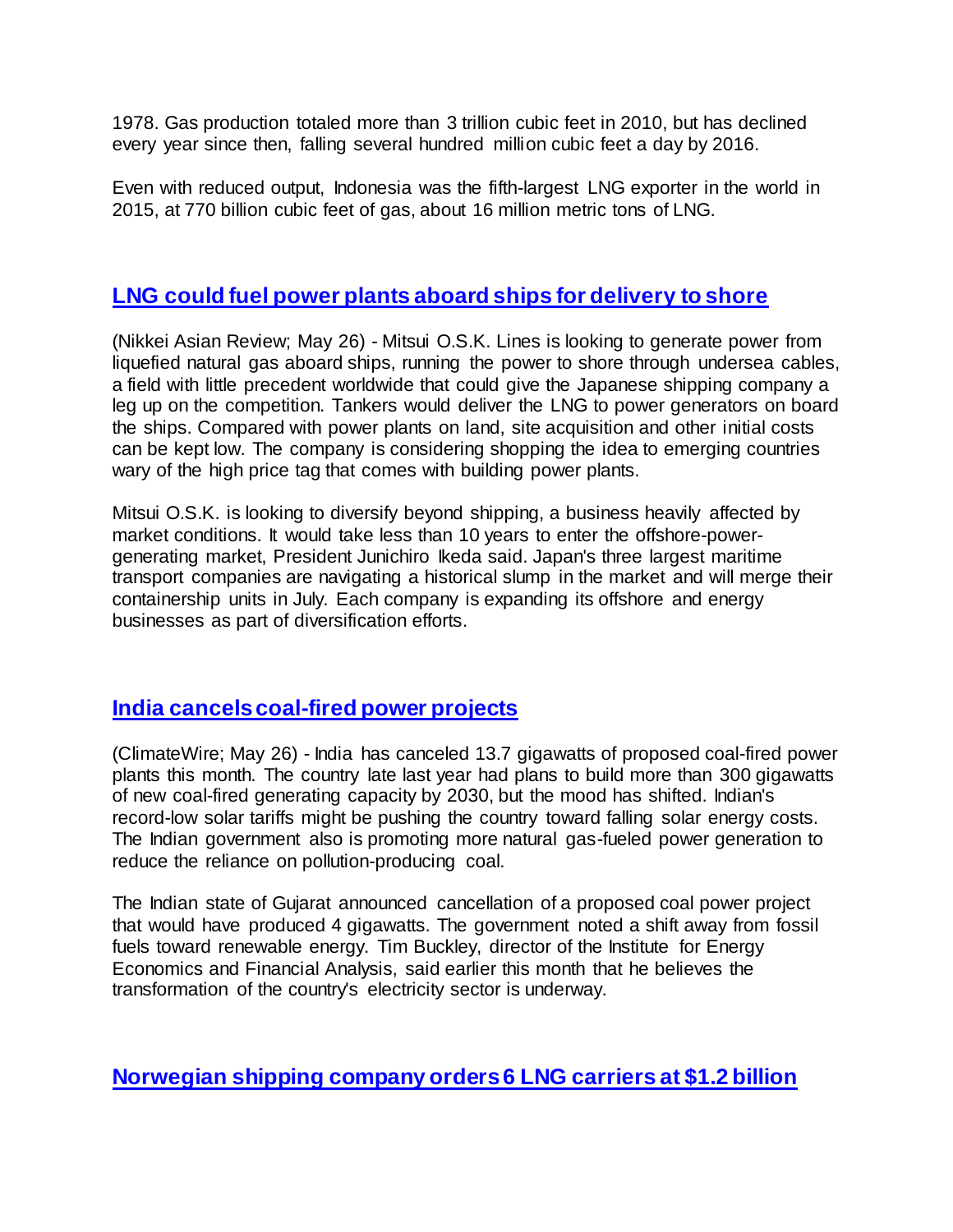(Reuters; May 26) - Oslo-listed Flex LNG has signed contracts to buy six new liquefied natural gas carriers for its fleet by 2019, as it bets on increasing demand for the fuel in Britain and other countries, its chief executive told Reuters. The shipping company said earlier this year it was considering buying the six vessels, each with about 170,000 cubic metres of capacity, subject to securing funding for the \$1.2 billion transaction.

"All of the contracts have been signed and the initial payments have been processed," said Flex LNG chief executive Jonathan Cook. The work will go to South Korean shipbuilders Samsung Heavy Industries and Daewoo Shipbuilding and Marine Engineering. "We expect the first two ships (to be delivered) in January (2018), and four more by August 2019," Cook said. The six would be the first ships built for 11-year-old Flex LNG, which currently operates four LNG carriers on short-term charter.

Flex LNG is aiming to charter out some of the vessels in multi-year deals and commit others to spot and short-term LNG shipping markets. Analysts expect more than 20 million tonnes of new annual global LNG supply to come online this year. According to a report by the International Gas Union last month, the global LNG shipping fleet totaled 439 vessels as of January this year.

#### **Kosmos [Energysucceeds](https://www.wsj.com/articles/search-for-oil-yields-a-new-business-model-1495418761) in West Africa exploration**

(Wall Street Journal; May 21) - About 30 miles from the West African island nation of São Tomé and Príncipe, a research vessel is mapping a deep swath of the ocean floor on an increasingly rare mission: to make the next big oil discovery. With oil prices stuck in the third year of a historic funk, many energy companies have retreated from finding new sources of crude and many smaller exploration firms have sunk under the heavy weight of too much debt. But one firm that has survived is 14-year-old, Dallas-based Kosmos Energy, which is financing the underwater survey.

Kosmos has managed to discover and develop several large new fields in tough frontier environments such as off Africa's West Coast. Its latest coup: On May 8 it announced a discovery of an estimated 15 trillion cubic feet of gas off the coast of Senegal, where it is part of a joint-venture with BP. While other companies were taking on debt, Kosmos kept costs down in part by drilling in areas that some rivals thought of as hydrocarbon dead zones — the waters off Ghana, Mauritania and Senegal, and now São Tomé.

"We are seeing opportunities that were not there for us a few years ago," said Tracey Henderson, a Kosmos vice president and geophysicist who helps decide where the company goes prospecting for oil and gas. Its current undertaking, crisscrossing a section of the Atlantic slightly larger than Connecticut off the coast of Africa's smallest country, is one of the biggest offshore oil-exploration efforts of its kind in the region. In addition to going where other firms tend not to go, Kosmos takes a long time to pick its targets. Careful deliberations help it to drill fewer test wells, which in turn reduces costs.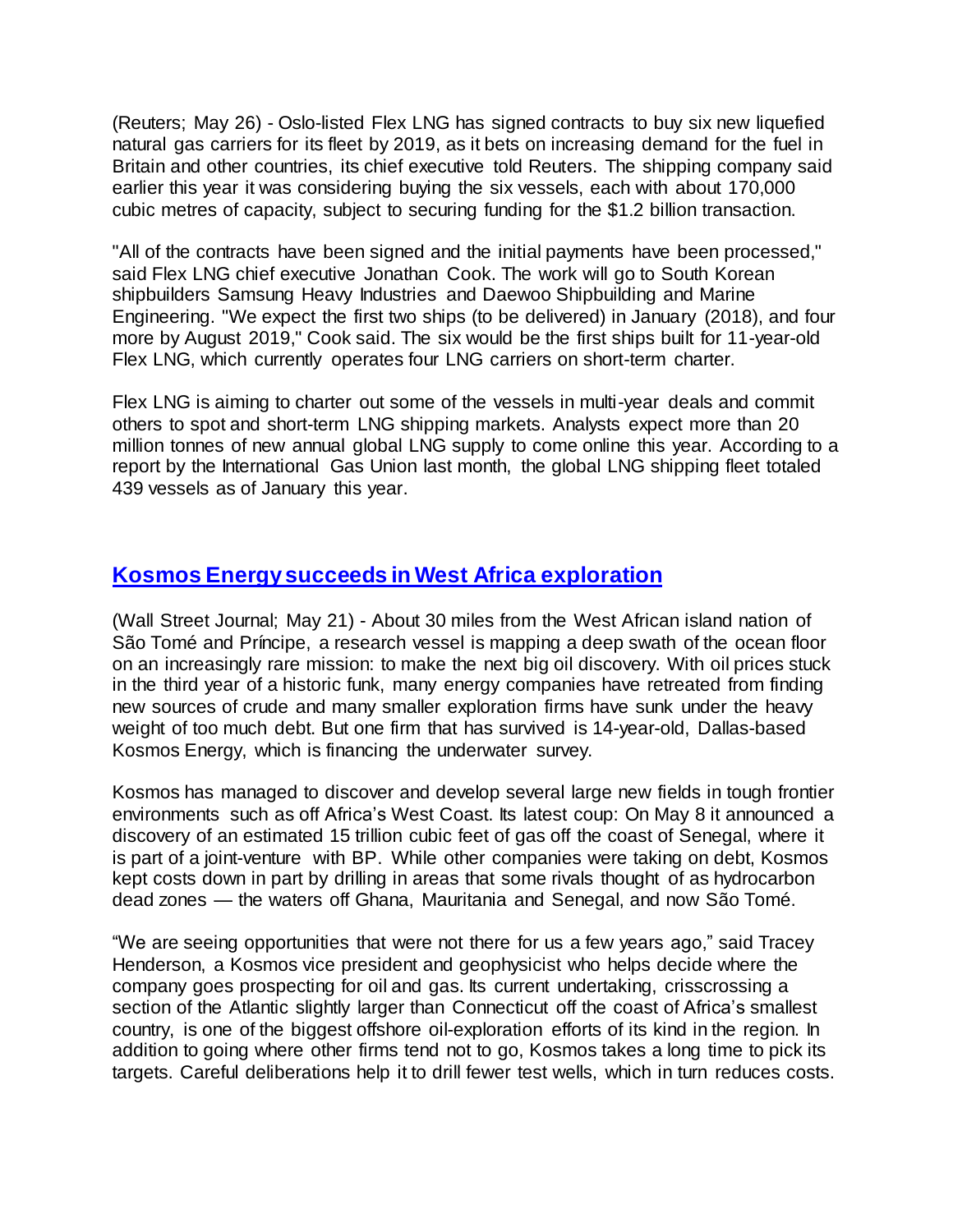# **[Canada's oil patch finding it hard to recover laid-off workforce](https://www.bloomberg.com/news/articles/2017-05-24/job-mecca-no-more-canada-oil-patch-strains-for-hands-in-rebound)**

(Bloomberg; May 24) - After years of being a magnet for job seekers, Canada's oil patch is turning into a bit of a no-go place — and that's making a recovery harder. Drilling and equipment providers are finding it hard to lure workers back to Alberta's gravel roads and remote camps — where temperatures can hit minus-40 — after massive job cuts in the past years left lasting bad memories. Many who had moved there returned to their home provinces and found jobs in construction, mining, fishing or forestry.

As Alberta oil producers seek to shift back to growth gear, the labor shortage adds another headwind to an industry challenged by high costs and middling oil prices. While a market improvement from last year's doldrums means oil-service providers are in high demand again, they have less sway to attract the necessary drivers to haul equipment and crews to staff fracking rigs.

"We're firing up more rigs, we're firing up more frack spreads, and we need more crews and more equipment, but those extra people aren't coming back," said Mark Salkeld, president of the Petroleum Services Association of Canada. While the industry is no longer in a position to offer the kind of salaries paid when oil sold for more than \$100 a barrel, there's more to workers' reluctance than just money. Some who were fired during the downturn took jobs in other sectors that may pay less but feel safer, said Garnet Amundson, CEO of Essential Energy Services.

# **[Oil-field service providers not sharing in U.S. shale rebound](https://www.reuters.com/article/us-shale-oilservices-cost-analysis-idUSKBN18L0H5)**

(Reuters analysis; May 25) - Oil services companies have been doing a lot more work as crude prices have lifted the U.S. shale industry from a two-year slump, but producers have been pocketing much of the cash while they squeeze service providers to keep costs down. Companies that provide the crews, labor and technology to drill, construct and operate wells are lagging in the recovery. The lopsided situation could chill or at least limit the production rebound, executives of services companies said.

Rising demand for services means companies have to boost salaries to attract workers and spend money for refurbishing equipment, but the businesses are often paid under lower-price fixed contracts signed with producers during harder times, these companies said. That has pressured margins, leading to further losses. Law firm Haynes and Boone said the U.S. oil field sector had 127 bankruptcies between 2015 and April 2017.

Among the 10 largest service providers, just five were profitable last quarter, the same number as a year ago. Yet seven of the top shale oil producers posted a first-quarter profit, up from just one a year ago. The service sector is struggling to change onerous contract terms set when oil prices were much lower. Service companies agreed to those